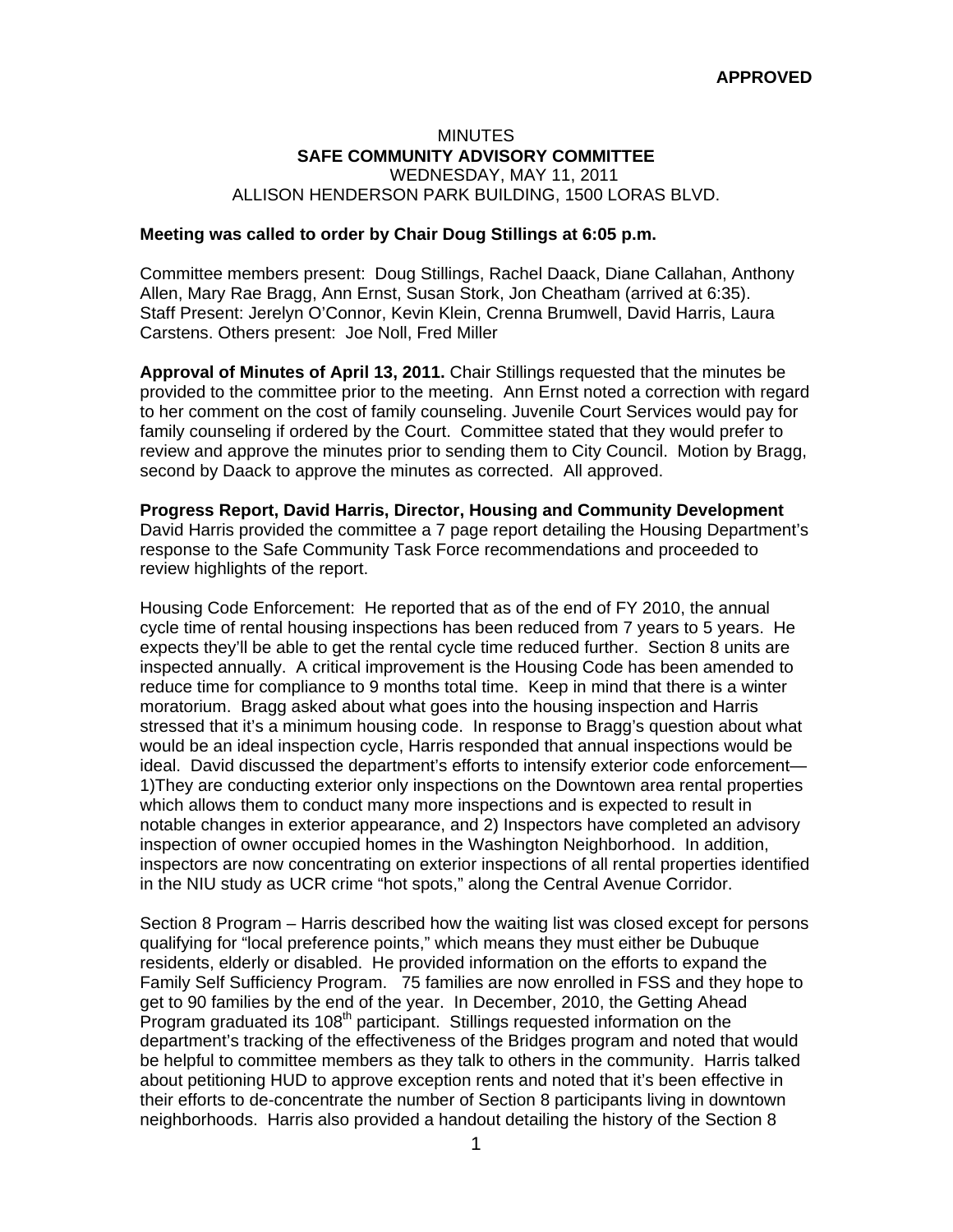Administrative Plan amendments since January 07, many of which were responses to concerns about behaviors of Section 8 participants.

Bragg noted that she was impressed with reading the survey comments from Section 8 Program landlords.

Stillings noted that Harris' report illustrated the department's responsiveness to concerns of the SCTF.

There was a question about the large number of families who have been terminated from the Section 8 Program and concerns about what happens to those families. Harris responded that they do not track the families after they've left the program.

Daack talked about anecdotal information on women being victimized by unwanted people living in the rental unit and her concerns about what assistance we can provide to those women.

Generally the committee was very complimentary to the Housing and Community Development Department on all the work they have done.

### **Open Discussion**

Committee discussed the City Manager's letter responding to concerns raised by representatives of the Dubuque Area Landlord Association.

Daack talked about the tie between physical disorder and crime. We need to be concerned about the condition of all properties, not just rental properties. Crenna Brumwell noted that there's a SCTF recommendation regarding police calls for service for all properties (rental and owner-occupied) that is still underway.

Bragg stated that being a landlord is a business and landlords should expect to have to comply with city regulations, just as any other business must.

#### **New Business – Public Input**

There was a question on whether there have been any recent speaker requests from the community. There was a suggestion from the audience that the SCAC could offer to speak at neighborhood meetings. There was also a suggestion that Committee may need to specifically invite various groups/neighborhoods for input.

#### **Scheduling Future Meetings**

Stillings suggested hearing from the Police. Allen suggested hearing from the Park Patrol. He noted that we're doing a better job being proactive to prevent problems. He suggested that hearing from Leisure Services in general will be helpful to the committee to learn more about their whole approach i.e., recreation, physical changes at Comiskey, Park patrol, etc. He also suggested that a field supervisor at Comiskey might be helpful providing consistency and making folks accountable.

Consensus of committee was to invite the Leisure Services Manager Marie Ware to the next meeting to provide a big view of the department's approach/initiatives.

Ann Ernst asked Laura Carstens about the Historic Millwork District and what plans are in place to plan for a safe neighborhood. Carstens suggested that perhaps she could facilitate a discussion with the four major property owners in the district. Stork said this is an opportunity to be proactive as a new neighborhood is being developed.